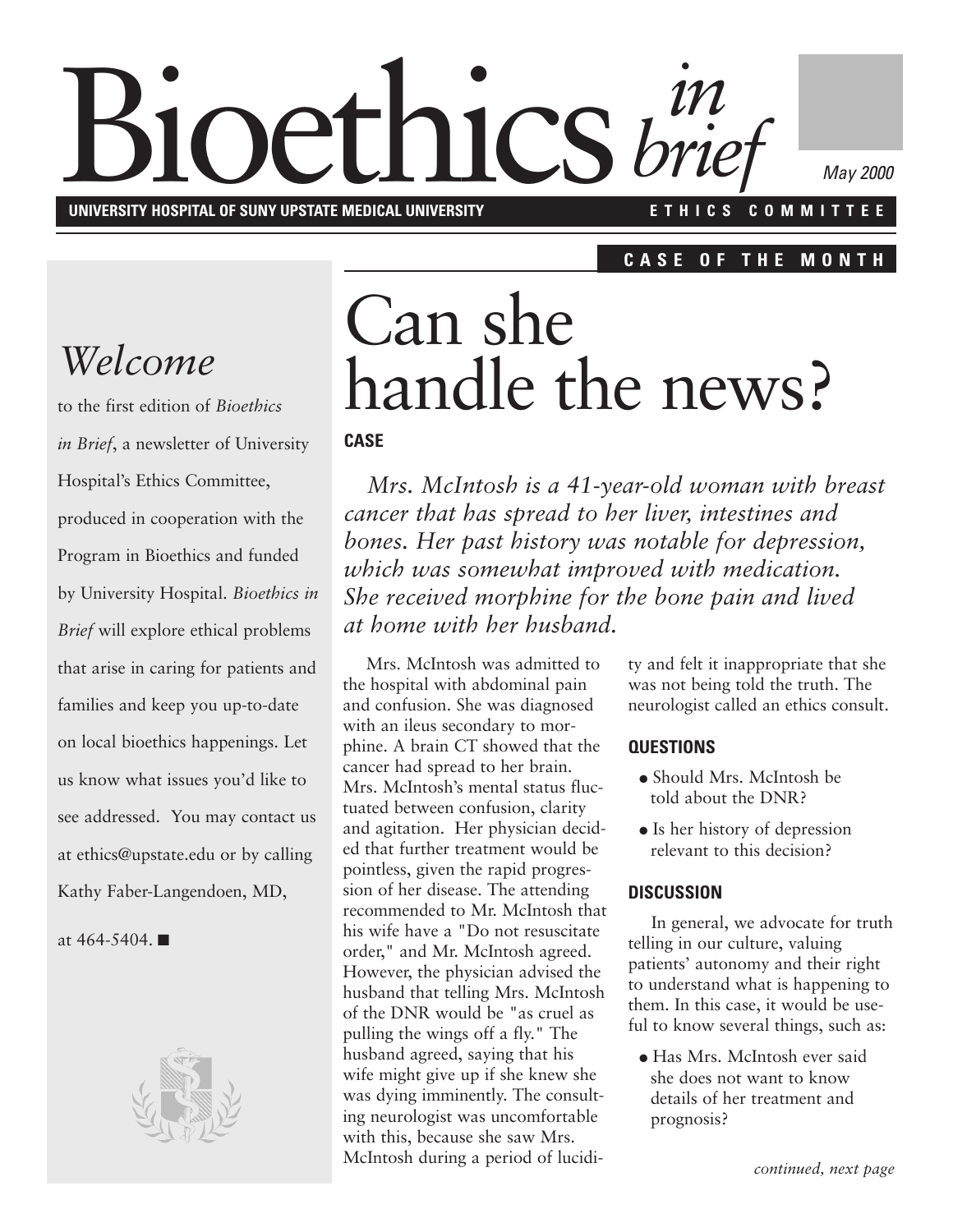

*Bioethics in Brief* is a newsletter of University Hospital's Ethics Committee, produced in cooperation with the Program in Bioethics. Opinions expressed in *Bioethics in Brief* are those of the authors and should not be taken to represent the position of University Hospital or the Program in Bioethics.

**Questions, suggestions, or comments?** Would you like to be added to our mailing list? E-mail us at ethics@upstate.edu.

Have a question about an ethical issue you're dealing with? We are always happy to talk in confidence about ethical concerns; you may reach us through the Program in Bioethics at 464-5404. Ethics consultations are available by calling the hospital operator (464-5540) and asking for the ethics consultant on call, or by contacting any of the senior ethics consultants directly (Robert Daly, MD, 464-3104; Kathy Faber-Langendoen, MD, 464-5404; and Joel Potash, MD, 634-1100).

#### **Editorial Board**

*Editor-in-chief* Kathy Faber-Langendoen, M.D.

#### *Writers*

Laurel Baum, RN, JD Kathy Kurtz, CSW Maxine Thompson, MSW, CSW

*Design and production:* Marketing & University Communications, Melanie Rich, director

**Can she handle the news,** *continued*

- Has she always turned over medical decisions to her husband?
- Recently, has she been asking staff how she is doing?
- Is she from a culture that has specific beliefs against truth telling?

There are many reasons to presume that Mrs. McIntosh has a right to know her prognosis and participate in treatment decisions. First of all, Mrs. McIntosh has a right to know she is dying, as there may be important things she wants to do before she dies. She may want to undergo treatment that has only of temporary benefit if she had a specific short term goal, such as seeing a grandchild born or a child married. Mrs. McIntosh may also want to make peace with her life from an emotional and religious perspective. Not telling people when their lives are ending is harmful because it prevents them from doing important end-of-life "work."

In this case, we would want to know more details about the patient's history of depression. Having a mental illness does not necessarily mean that a patient cannot understand her care or participate in decisions, either on an ethical or legal basis. The only issue that should sway us toward not telling the truth would be if we had evidence that Mrs. McIntosh

would likely cause harm to herself if she found out this news.

The issue of truthtelling is not just a problem for Mrs. McIntosh's physicians. Nurses, social workers and other staff caring for Mrs. McIntosh have an ethical responsibility to question a practice of not telling the truth, because if the truth is not told, they will be part of the deception. Some physicians have trouble giving bad news to patients and others equate emotional outbursts with the inability to hear bad news. However, it is normal for some people to react with tears, anger, and even emotional outbursts to news that one is dying. It is quite normal to be sad about such news. We cannot assume that any of those things render one incapable of hearing the news, however. So, although we would want to understand why the physician thinks telling Mrs. McIntosh the truth would be cruel, his decision might reflect his own difficulty telling bad news, rather than the patient's ability to hear bad news.

In this case, then, absent any clear evidence from Mrs. McIntosh herself that she does not want to know her prognosis or to participate in medical decisions, I would recommend that she be told as compassionately as possible that her disease had progressed and that a DNR order was an appropriate medical decision. *(K. Kurtz)* ■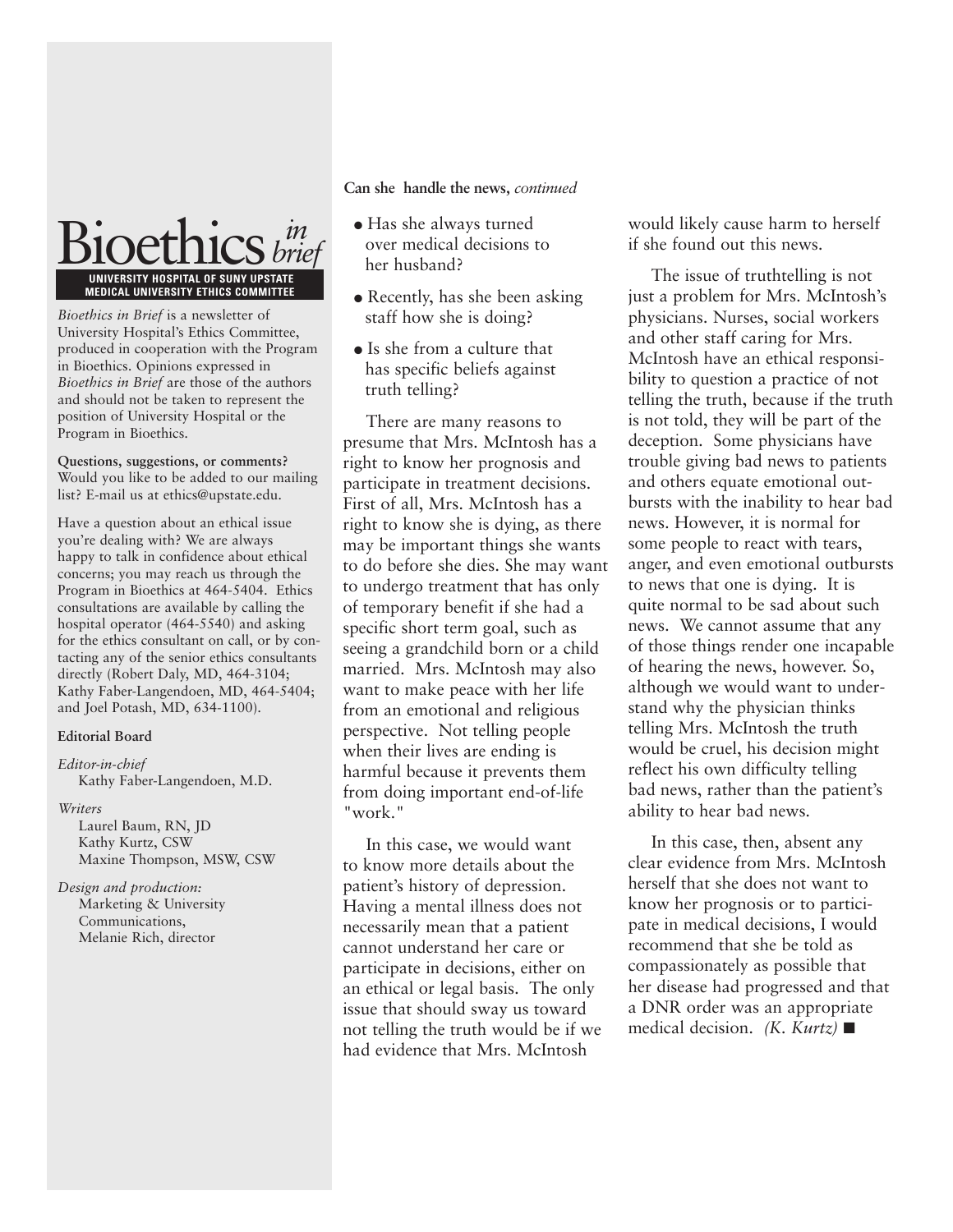#### **H O T T O P I C S I N B I O E T H I C S**

## **Supreme Court agrees to hear case of drug testing pregnant women**

The U.S. Supreme Court has agreed to hear a case regarding a South Carolina hospital's policy of testing pregnant women's urine for cocaine without their consent. The hospital argued that they had a responsibility to protect the fetus and had a policy of informing the police if women testing positive for cocaine refused drug treatment. Arguments about similar cases have centered on issues of the woman's privacy, society's responsibility to prevent harm to the fetus, and whether fetuses should be protected if they don't have legal status as "persons." The Supreme Court is expected to rule in the case early next year.

### **Gene therapy experiments halted**

Last fall, Jesse Gelsinger, an 18 year old with a mild case of a rare enzyme deficiency, died during a gene therapy experiment at University of Pennsylvania. The FDA has been investigating this and other experimental gene therapy trials. At issue is whether it was ethically appropriate for Jesse to participate in the trial, which was designed to find out whether gene therapy was safe and effective

for infants with a fatal form of the enzyme deficiency. Much of the discussion has been around what constitutes informed consent, and whether patients enrolling in this trial were told of the potential risks of this unproven therapy. Although research trials are already heavily regulated, the FDA is concerned that oversight needs to be tightened even further. While these issues are sorted out, Beth Israel voluntarily suspended their gene therapy trials on February 7th.

## **Cable television station airs "how to" suicide video**

A Eugene, Oregon cable television station aired a "how-to" video on suicide in early February. Oregon is the only state that has legalized physician assisted suicide. Oregon law requires that patients be terminally ill, able to request suicide themselves, and that physicians must document two requests over a 15-day period before prescribing lethal doses of medication. Derek Humphry, author of **Final Exit**, produced the video, which gives details on specific methods to end one's life. The head of Compassion in Dying, the organization which led the fight to legalize physician-assisted suicide, has criticized the video as being "injudicious, irresponsible, and potentially dangerous." *(K. Faber-Langendoen)* ■



## **Web Site of the Month**

The ethics program at SUNY Buffalo has a terrific website at http://wings.buffalo.edu/facu lty/research/bioethics.

If you go to their home page and click on "Ethics Committee Core Curriculum," you will find a wealth of information about common ethical issues such as forgoing treatment, brain death, futility, and artificial nutrition and hydration. It also has a good discussion on how New York state law impacts on health care ethics.